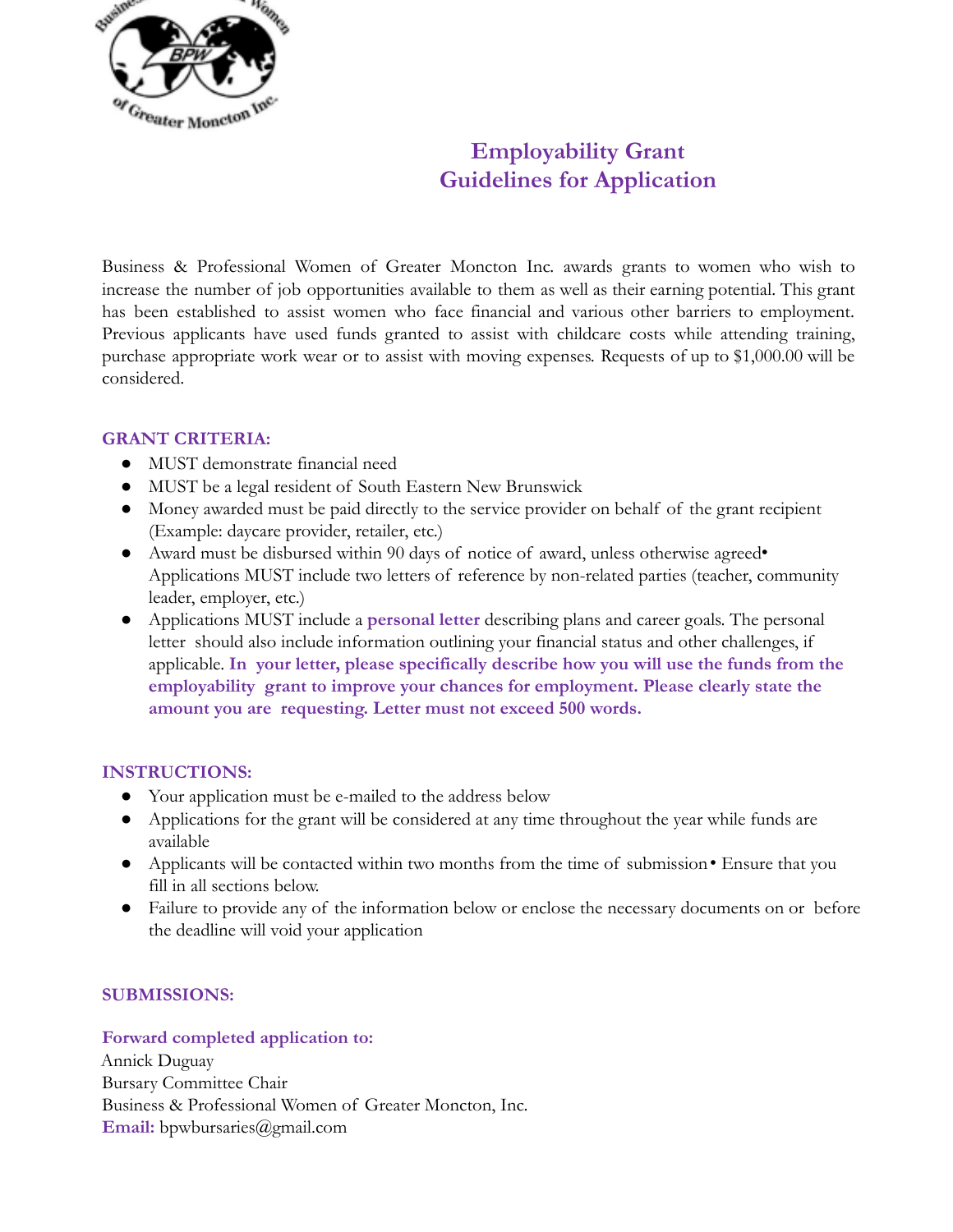# **Subject line must read: "2022 Employability Grant – Name of Applicant" Personal Information**

| Name:                         |  |
|-------------------------------|--|
|                               |  |
|                               |  |
|                               |  |
|                               |  |
| Email address (if applicable) |  |
|                               |  |

**Amount requested \$**\_\_\_\_\_\_\_\_\_\_\_\_\_\_\_\_\_\_\_\_

## **Education:**

School(s)/Institutions attended/Courses completed Grades

# **Work Experience (including Part-time) if any:**(Or attach résumé)

Employer(s) (name of business, if applicable) Dates Duties